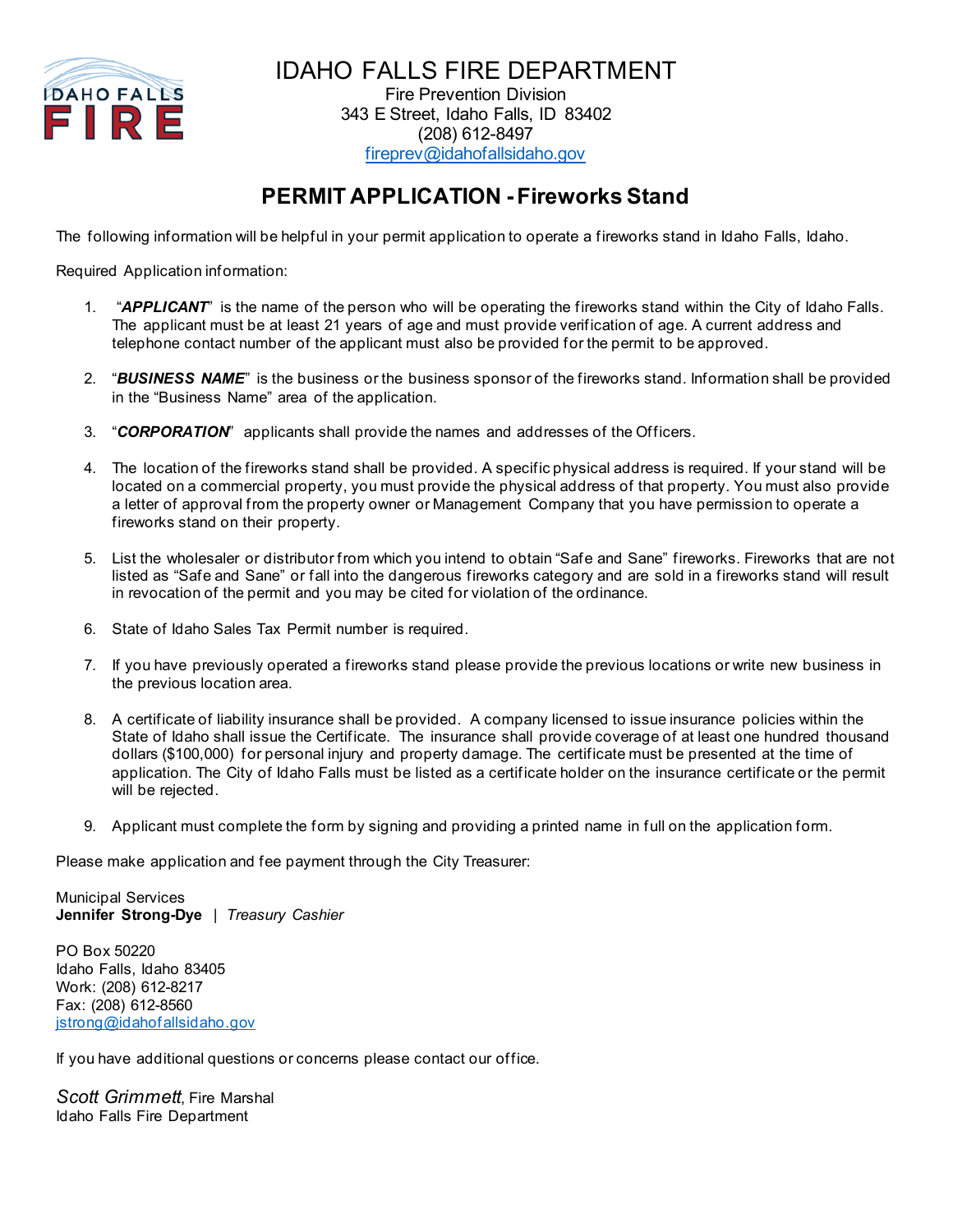

IDAHO FALLS FIRE DEPARTMENT Fire Prevention Division 343 E Street, Idaho Falls, ID 83402 (208) 612-8497 [fireprev@idahofallsidaho.gov](mailto:fireprev@idahofallsidaho.gov)

REFERENCE: City Ordinance for Fireworks is on our City website @ **[http://www.idahofallsidaho.gov](http://www.idahofallsidaho.gov/)**. located under Health and Safety (Section 6) FIREWORKS.

## **INSPECTION REQUIRMENTS -Fireworks Stand**

**CONSUMER FIREWORKS** *— ISSUANCE OF PERMIT***:** No permit shall be granted for sale on premises or under any conditions which would violate any State law or City ordinance. Each permit shall be valid for only one location designated in the permit. No permit shall be transferable, assignable or renewable. The permit shall be valid only for the year of its issue and shall permit the sale or offering for sale of "safe and sane fireworks" only from twelve o'clock (12:00) midnight June 23, to twelve o'clock (12:00) midnight July 5.

**CONSUMER FIREWORKS** *— REVOCATION OF PERMIT***:** Any permit granted under this chapter may be revoked by order of the Fire Code Official or any police officer or officer from the Fire and Public Safety Division whenever probable cause appears that the permittee has violated or is in violation of this ordinance.

**CONSUMER FIREWORKS —** *FIREWORKS STANDS***:** Temporary fireworks stands shall be located, constructed and operated in compliance with the following regulations:

- (A) Fireworks displayed in temporary fireworks stands for retail sale shall not be made readily accessible to the public. The term "readily accessible" means that retailers shall be the only ones to handle the fireworks until the actual sale takes place.
- (B) The stand shall comply with all applicable zoning and electrical codes.
- (C) The stand shall not be located within twenty-five feet (25') of any other building.
- (D) The stand shall not be located within one hundred feet (100') of any pump or any other device used to dispense gasoline, kerosene, diesel fuel, propane or other flammable liquid or flammable liquefied gas as defined in of the International Fire Code.
- (E) The stand shall not be located within one hundred feet (100') of any above ground tank, cylinder or other device used to store propane or other flammable liquefied gas as defined in the International Fire Code.
- (F) The stand shall not be located within one hundred feet (100') of any vent or fill pipe of any underground tank or other underground device used to store gasoline, kerosene, diesel fuel or other flammable liquid as defined in the International Fire Code.
- (G) The stand shall have two (2) exits, each a minimum of thirty (30) inches wide, placed a distance apart equal to not less than one-half of the length of the maximum overall diagonal dimension of the building or area to be served measured in a straight line between exit doors or exit access doorways. One (1) additional door is required for each thirty-two (32) feet of rear wall in excess of thirty-two (32) feet. All doors shall open outward from the stand and shall be kept unlocked and unlatched during the hours of operation and free and clear of supplies and materials at all times.
- (H) The stand shall have at least two (2) fire extinguishers with a 2A minimum rating, in good working order, with a current inspection tag in place, placed near the exits in a visible and readily accessible manner.
- (I) At least one supervisor, eighteen (18) years of age or older, shall be present within the stand at all times the stand is open for business.
- (J) No fireworks shall be discharged within one hundred feet (100') of any fireworks stand.